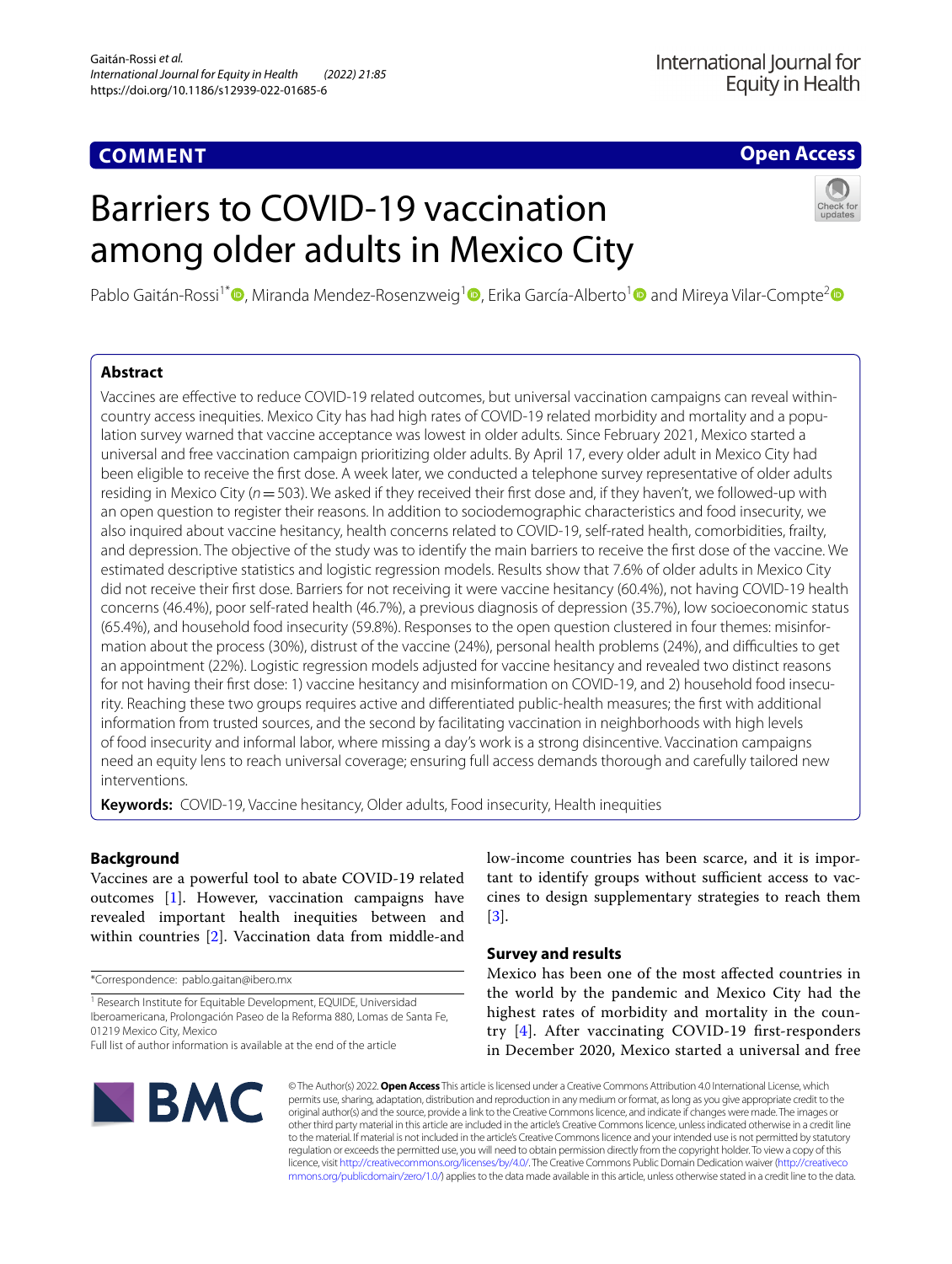vaccination campaign in February 2021 [[5\]](#page-2-4). One of the main criterions to prioritize access was by age: adults 60 years or older were the frst to receive the shots. Older adults in Mexico City registered on a webpage, received an SMS message with their appointment, and then went to vaccination centers located in their municipality [[5\]](#page-2-4). Persons unable to register online received assistance at the vaccination center. The only mandatory documents were an official identification to ensure age-group and evidence of place of residence to validate municipality. Those unable to attend the centers could opt for in-house vaccination. There were no reports of vaccine scarcity, and, at the time, vaccines were available for this age-group. Nonetheless, the federal government allotted four diferent brands of vaccine –Sinovac, Pfzer, AstraZeneca, or Sputnik– by municipality (i.e., within municipality, everyone received the same brand). Mexico City's government announced on April 17 that 83% of the older adults already had at least the frst dose [\[6](#page-2-5)]. By June 22, 92% of older adults in Mexico City had at least one dose, while 88% were fully vaccinated [\[7\]](#page-2-6).

Before the pandemic, a meta-analysis on vaccine uptake found older adults were more likely to accept one, while education and income had mixed results when vaccines were free [\[8](#page-3-0)]. A study in the United Kingdom about the COVID-19 vaccine found uptake was generally high and hesitancy concentrated on females and subgroups characterized by lower education and some ethnic minorities [[9\]](#page-3-1); a relatively low proportion of older adults (4.1–14.3%) expressed it was unlikely they will receive the shot. In Mexico, even though older adults have a higher risk of COVID-19 mortality, a population study conducted between September and November 2020 found that older adults –especially female– had the lowest vaccine acceptance between age-groups (54.0%); acceptance increased with education and having formal employment, and Mexico City was the state with the highest percentage of vaccine acceptance (69.3%), still low in comparison with other countries [[10\]](#page-3-2).

Our study explores associations between vaccine hesitancy and other risk factors among the older adults in Mexico City to help explain who has not received the frst dose of the COVID-19 vaccine. Between April 22 and May 20, 2021, we conducted a telephone survey representative of older adults residing in Mexico City. We used a probabilistic stratifed single-stage sampling of landline and mobile telephone numbers; see additional details and the distribution of sample by municipality in Fig. [1](#page-2-7) in the Supplementary material. Persons who reported problems with their memory were excluded. The analytic sample size was 503 eligible older adults; with respondents from each of the 16 boroughs in Mexico City, 57% female, 55% between 60 and 70years old, and 50% middle-low socioeconomic status (SES).

We asked if they had received their frst dose of the COVID-19 vaccine. A negative response prompted a follow-up question on the reasons why they did not get it. In addition, we asked about vaccine hesitancy ("How safe do you consider COVID-19 vaccines?"); COVID-19 health concerns ("How worried are you that your health might be afected by COVID-19"); comorbidities; self-reported health; frailty (FRAIL scale), depression (CESD-7), food insecurity (FIES) and sociodemographic characteristics. Lastly, we paired municipality of residence with the brand of vaccine assigned to each municipality.

We conducted bivariate descriptive statistics to identify the salient characteristics of those without a vaccine and estimated logistic regressions to adjust associations. All analyses used sampling weights. Tables with results and measurement details are in the supplementary material. The questionnaire, a methodological note, and dataset are publicly available. The key limitation of the study is having a small sample size to identify risk factors for a rare phenomenon in the target population.

Our findings approximate official estimates: despite being eligible, 7.6% of the older adults in Mexico City reported not having their first dose of the vaccine. The majority considered the vaccines were safe (72.9%). Importantly, one-fourth of the vaccinated overcame their hesitancy to receive the shot. The variables associated with not-having received their frst dose were vaccine hesitancy (60.4%), not having COVID-19 health concerns (46.4%), poor self-rated health (46.7%), a previous diagnosis of depression (35.7%), low socioeconomic status  $(65.4%)$ , and household food insecurity  $(59.8%)$ . The analysis of the open question on the reasons why they don't have the vaccines yielded four main themes: misinformation about the vaccination process (30%), distrust of the vaccine (24%), personal health problems (24%), and lack of geographical and/or temporal access at the time of their appointment (22%).

Logistic models continued to explore the associations between vaccine hesitancy and other relevant variables. Vaccine hesitancy remained statistically signifcant when tested against each covariate –including its interactions (not shown). Not having COVID-19 concerns was signifcant even when considering vaccine hesitancy ( $OR = 2.67$ ), indicating that misinformation about the diseases is in itself a driver that prevents vaccination. Vaccine brand was not associated with uptake. The health variables -self-reported health, comorbidities, and a diagnosis of depression–ceased to be associated with vaccination once vaccine hesitancy was accounted for. Therefore, health problems are probably a weak explanation for the refusal to get the vaccine amongst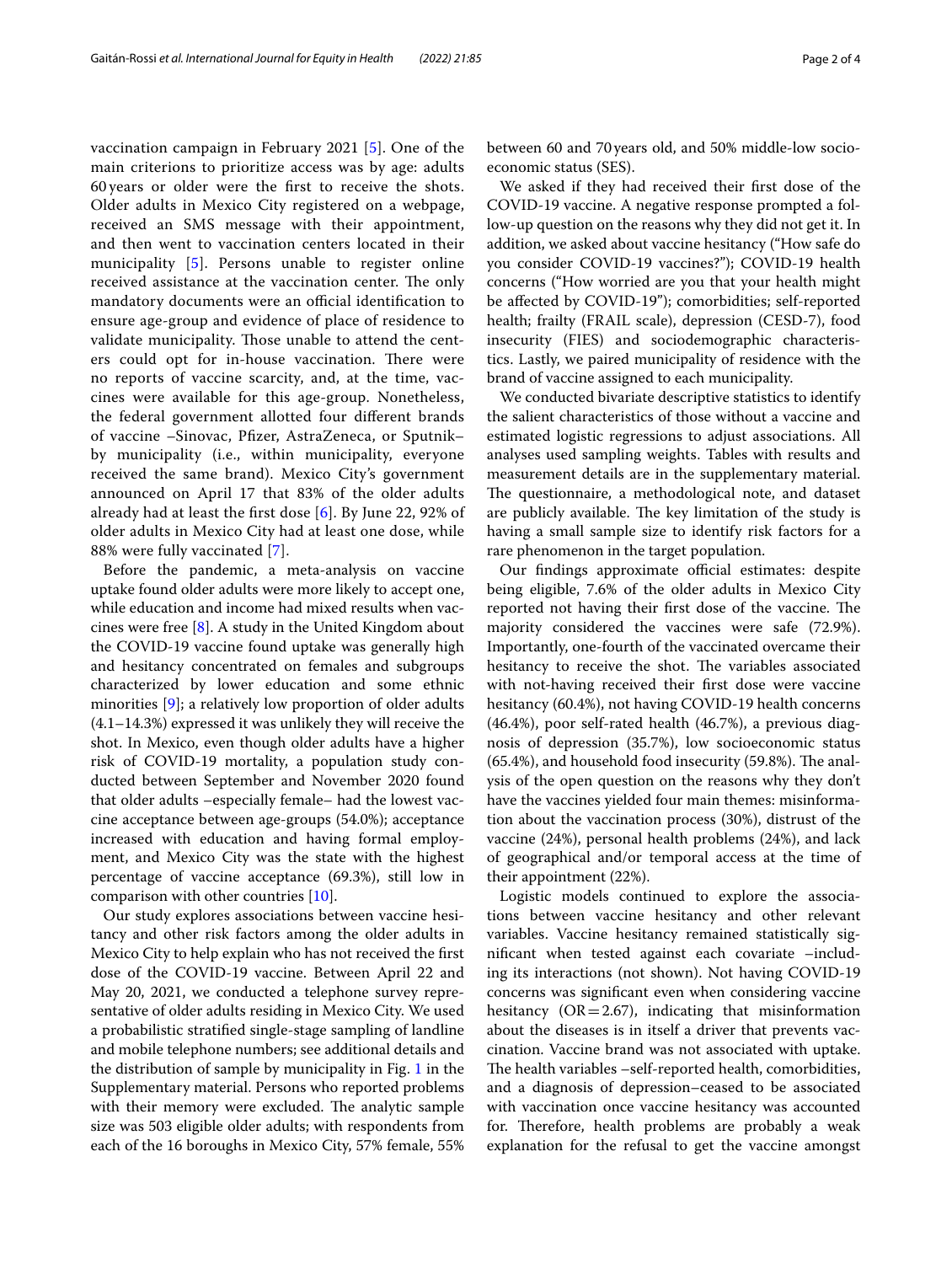older adults in Mexico City. Even though SES was not statistically signifcant in the models, food insecurity  $(OR = 2.58)$  kept being associated with not having the frst dose of the vaccine.

Our results exemplify that free and universal vaccination campaigns that require assistance to medical centers do not reach all groups. Even though every older adult in Mexico City has been eligible to receive the vaccine, since September 2021 the coverage stubbornly remains at 94% of fully vaccinated older adults in Mexico City [\[11](#page-3-3)]. Currently, there is no publicly available data on vaccination to explain who is that 6% and why they did not receive the vaccine. Our results suggest vaccine hesitancy and COVID-19 misinformation are key reasons why older adults in Mexico City might be refusing the vaccine. In addition, our study shows there might be a second group of unvaccinated older adults in Mexico City, namely, those with food insecurity in the household. A limitation of the study is that we did not explore if the second group is also associated with time availability and hours worked by day. Further studies deepening on socioeconomic status need to examine if, indeed, the association can be explained by the need of daily income for basic needs because it would indicate wider schedules to get the vaccine are warranted.

# **Conclusions**

Universal coverage in vaccination campaigns requires an equity lens. Active and diferentiated public-health measures targeting hard-to-reach populations are needed because these two groups might not even request the vaccine  $[12]$  $[12]$ . The first group could be tackled with additional information from trusted sources. The second group might need to approximate vaccination centers to neighborhoods with high levels of food insecurity and informal labor, where missing a day's work is a strong disincentive to get the shot. At the beginning of the campaign, high demand facilitates vaccination, however, ensuring full access needs thorough and carefully tailored new interventions.

## **Abbreviations**

SMS: (Short Message Service); CESD-7: (Center for Epidemiologic Studies Depression Scale); FIES: (Food Insecurity Experience Scale); SES: (Socioeconomic Status); OR: (Odds Ratio).

## **Supplementary Information**

The online version contains supplementary material available at [https://doi.](https://doi.org/10.1186/s12939-022-01685-6) [org/10.1186/s12939-022-01685-6](https://doi.org/10.1186/s12939-022-01685-6).

<span id="page-2-7"></span>**Additional fle 1.**

## **Acknowledgements**

Not applicable.

## **Authors' contributions**

PGR –Study Design, data collection, data analysis, drafting manuscript. MMR –Data Collection and drafting manuscript. EGA –Data Collection and data analysis. MVC –Study Design and drafting manuscript. The authors read and approved the fnal manuscript.

## **Funding**

The study was funded by the Research Division from Universidad Iberoamericana Mexico City on the 13th Call for Basic Science.

#### **Availability of data and materials**

The data is publicly available: Gaitán-Rossi, Pablo, Mendez-Rosenzweig, Miranda, García-Albertos, Erika, & Vilar-Compte, Mireya. (2022). Encuesta de Salud y Alimentación de Adultos Mayores de la Ciudad de México 2021 (ENSAAM) (One) [Data set]. Zenodo. <https://doi.org/10.5281/zenodo.6522672>.

## **Declarations**

#### **Ethics approval and consent to participate**

The project was approved September 9th, 2020, by Universidad Iberoamericana Research Committee with registry number: CONBIOETIA-09-CEI-008-2016060. All respondents of the survey consented to participate.

## **Consent for publication**

Not applicable.

#### **Competing interests**

The authors declare that they have no competing interests.

#### **Author details**

<sup>1</sup> Research Institute for Equitable Development, EQUIDE, Universidad Iberoamericana, Prolongación Paseo de la Reforma 880, Lomas de Santa Fe, 01219 Mexico City, Mexico. <sup>2</sup> Department of Public Health, Montclair State University, University Hall 4157, 1 Normal Ave, Montclair, NJ 07043, USA.

Received: 18 November 2021 Accepted: 31 May 2022

#### **References**

- <span id="page-2-0"></span>Dagan N, Barda N, Kepten E, Miron O, Perchik S, Katz MA, et al. BNT162b2 mRNA Covid-19 vaccine in a Nationwide mass vaccination setting. N Engl J Med. 2021;384:1412–23.<https://doi.org/10.1056/NEJMoa2101765>.
- <span id="page-2-1"></span>2. Kaseje N, Walcott D. Global youth advocating for COVID-19 vaccines for all. The Lancet, Comment. 2021;398(10306):P1113–4. [https://doi.org/10.](https://doi.org/10.1016/S0140-6736(21)01994-2) [1016/S0140-6736\(21\)01994-2](https://doi.org/10.1016/S0140-6736(21)01994-2).
- <span id="page-2-2"></span>3. COVID-19 vaccine equity and booster doses. Lancet Infect Dis. 2021;21(9):P1193. [https://doi.org/10.1016/S1473-3099\(21\)00486-2.](https://doi.org/10.1016/S1473-3099(21)00486-2)
- <span id="page-2-3"></span>4. González-Ramírez JA. Causes of death among COVID-19 patients in Mexico City. Nova. Scientia. 2021;13. [https://doi.org/10.21640/ns.v13ie.](https://doi.org/10.21640/ns.v13ie.2850) [2850](https://doi.org/10.21640/ns.v13ie.2850).
- <span id="page-2-4"></span>5. Política nacional rectora de vacunación contra el SARS-CoV-2 para la prevención de la COVID-19 en México. Documento rector. Primera edición: diciembre 2020 Gobierno de México 2021. Available from: [https://coron](https://coronavirus.gob.mx/wp-content/uploads/2021/01/PolVx_COVID_-11Ene2021.pdf) [avirus.gob.mx/wp-content/uploads/2021/01/PolVx\\_COVID\\_-11Ene2021.](https://coronavirus.gob.mx/wp-content/uploads/2021/01/PolVx_COVID_-11Ene2021.pdf) [pdf](https://coronavirus.gob.mx/wp-content/uploads/2021/01/PolVx_COVID_-11Ene2021.pdf)
- <span id="page-2-5"></span>6. Continúa el plan nacional de vacunación en adultos mayores en la Ciudad de México. Ciudad de México, 17 de abril de 2021. Gobierno de la Ciudad de México 2021. Available from: [https://covid19.cdmx.gob.mx/](https://covid19.cdmx.gob.mx/storage/app/media/presentaciones/plan-nacional-de-vacunacion-fase-viii.pdf) [storage/app/media/presentaciones/plan-nacional-de-vacunacion-fase](https://covid19.cdmx.gob.mx/storage/app/media/presentaciones/plan-nacional-de-vacunacion-fase-viii.pdf) [viii.pdf](https://covid19.cdmx.gob.mx/storage/app/media/presentaciones/plan-nacional-de-vacunacion-fase-viii.pdf)
- <span id="page-2-6"></span>7. Continúa el Plan Nacional de Vacunación en la Ciudad de México. 22 de Junio de 2021. Gobierno de la Ciudad de México. 2021. Available from: [https://covid19.cdmx.gob.mx/storage/app/media/presentaciones/plan](https://covid19.cdmx.gob.mx/storage/app/media/presentaciones/plan-nacional-de-vacunacion-fase-viii.pdf) [nacional-de-vacunacion-ciudad-de-mexico-corte-22-06-21.pdf](https://covid19.cdmx.gob.mx/storage/app/media/presentaciones/plan-nacional-de-vacunacion-fase-viii.pdf)